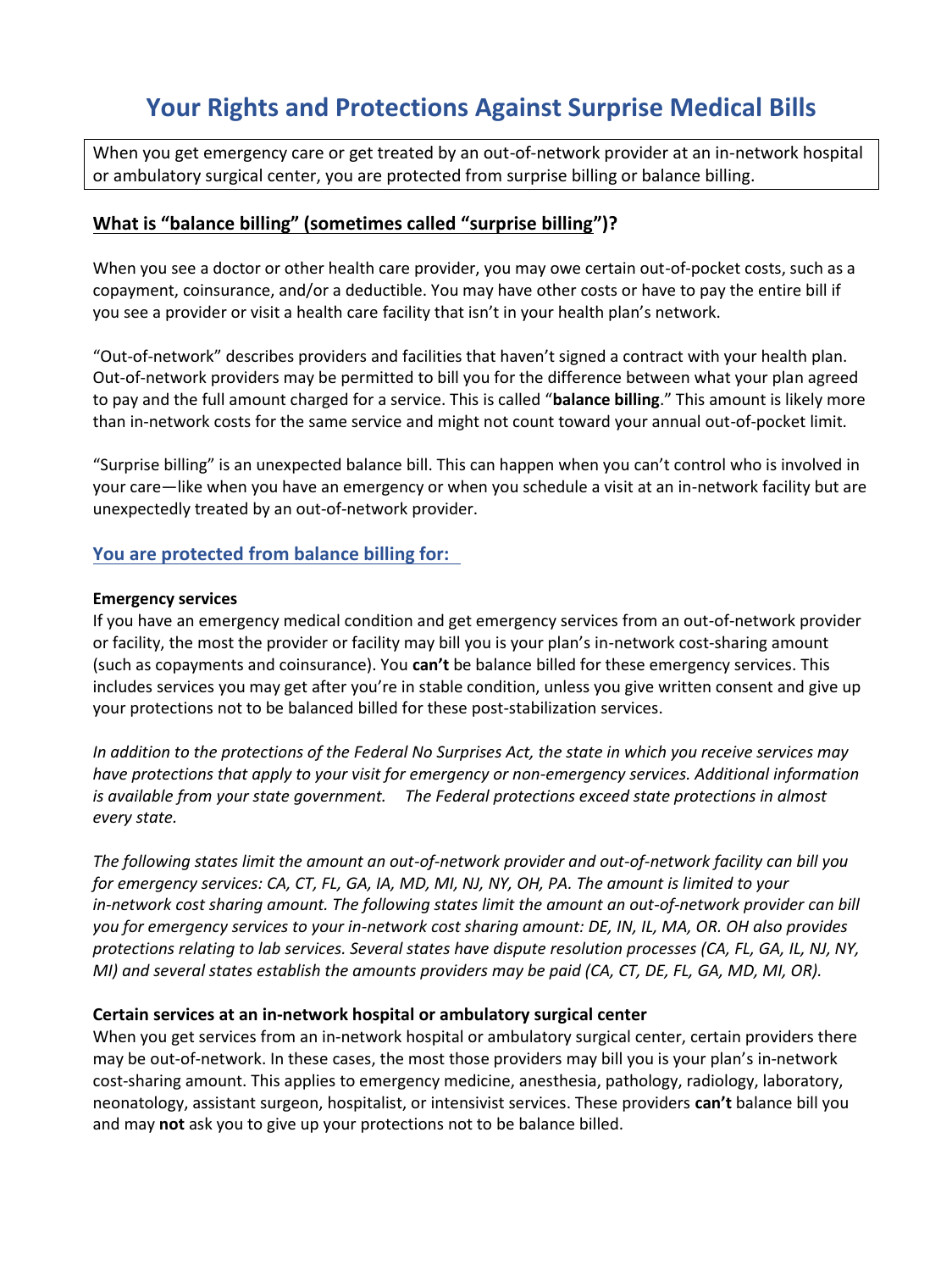If you get other services at these in-network facilities, out-of-network providers **can't** balance bill you, unless you give written consent and give up your protections.

## **You're never required to give up your protections from balance billing. You also aren't required to get care out-of-network. You can choose a provider or facility in your plan's network.**

*In addition to the protections of the Federal No Surprises Act, the state in which you receive services may have protections that apply to non-emergency services at an in-network facility. Additional information is available on your state's website.* 

# **When balance billing isn't allowed, you also have the following protections:**

• You are only responsible for paying your share of the cost (like the copayments, coinsurance, and deductibles that you would pay if the provider or facility was in-network). Your health plan will pay out-of-network providers and facilities directly.

- Your health plan generally must:
	- o Cover emergency services without requiring you to get approval for services in advance (prior authorization).
	- o Cover emergency services by out-of-network providers.
	- $\circ$  Base what you owe the provider or facility (cost-sharing) on what it would pay an in-network provider or facility and show that amount in your explanation of benefits.
	- o Count any amount you pay for emergency services or out-of-network services toward your deductible and out-of-pocket limit.

**If you believe you've been wrongly billed**, you may contact your state for more information. See below for a list of State Contacts and Consumer Protection Information.

Contact the Centers for Medicare and Medicaid Services (CMS) at 1-800-985-3059 or visit http://www.cms.gov/nosurprises/consumers for more information about your rights under federal law.